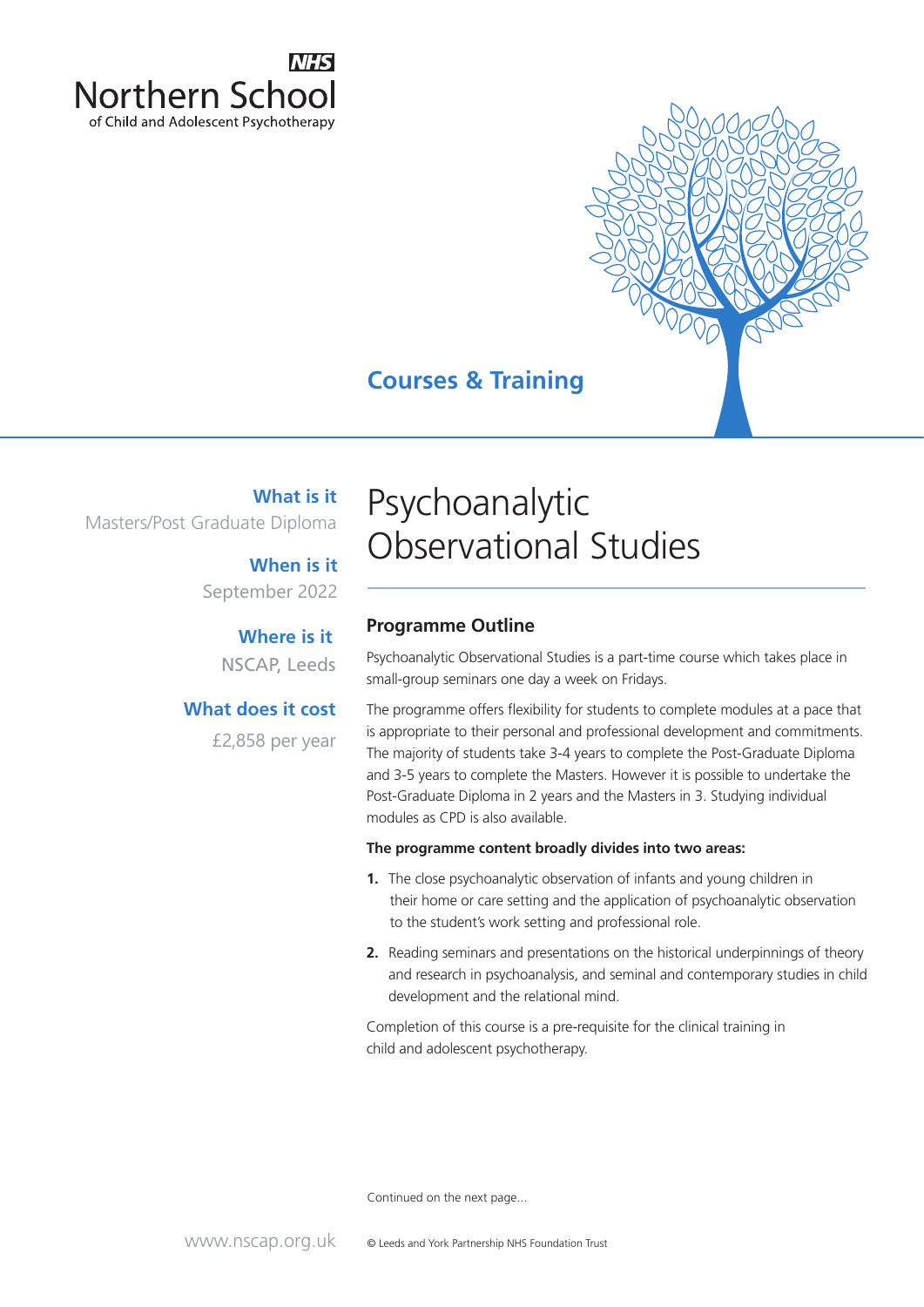### Masters/Post Graduate Diploma



#### **Modular Structure**

#### **Infant Observation (2 years)**

Students will observe an infant's development from birth until their second birthday. This will be within the context of the infant's emotional relationships in an ordinary family and in their particular cultural context. This is a weekly observation for one hour in the infant's home. Every observation is written up in detail afterwards and discussion takes place in small group seminars focussing on the unconscious elements of emotional and relational development.

#### **Work Observation (2 years)**

The experience of work is studied through close observation. The significance of unconscious dynamics, the multi-layered meaning of behaviour and the emotional responses of the worker are central to learning. This is considered in relation to the work setting, including the expectation and the pressures of the organisation in which students work, the experience of teamwork, and the student's professional role.

#### **Psychoanalytic Theory & Personality Development (2 years)**

A critical understanding of the development of psychoanalytic theory using a range of primary texts is explored through fortnightly reading seminars. Alongside this there are 7 Personality Development workshops which take place on Saturdays. Students will be invited to think about the interplay of internal and external factors which underlie the development of personality through the life-cycle.

#### **Child Development and the Relational Mind (1 year)**

Through a developmental framework, this module examines the complex inter-related play of mind/body to make sense of the micro-interactions between the developing child and their caregivers, through a fortnightly reading seminar. Methodological approaches are discussed to understand the dialogue between psychoanalytic observation and developmental psychology.

#### **Young Child Observation (1 year)**

Based on the principles of infant observation, students are required to observe weekly for one year a pre-school child in a day care setting. Focus on an individual child and the child within the group is central in learning about the impact of widening social horizons and burgeoning language development.

#### **Dissertation (1 year)**

Students going on to complete the Masters will be required to write a dissertation investigating a theme or topic of interest that has arisen from their observations and studies on this programme.

Continued on the next page...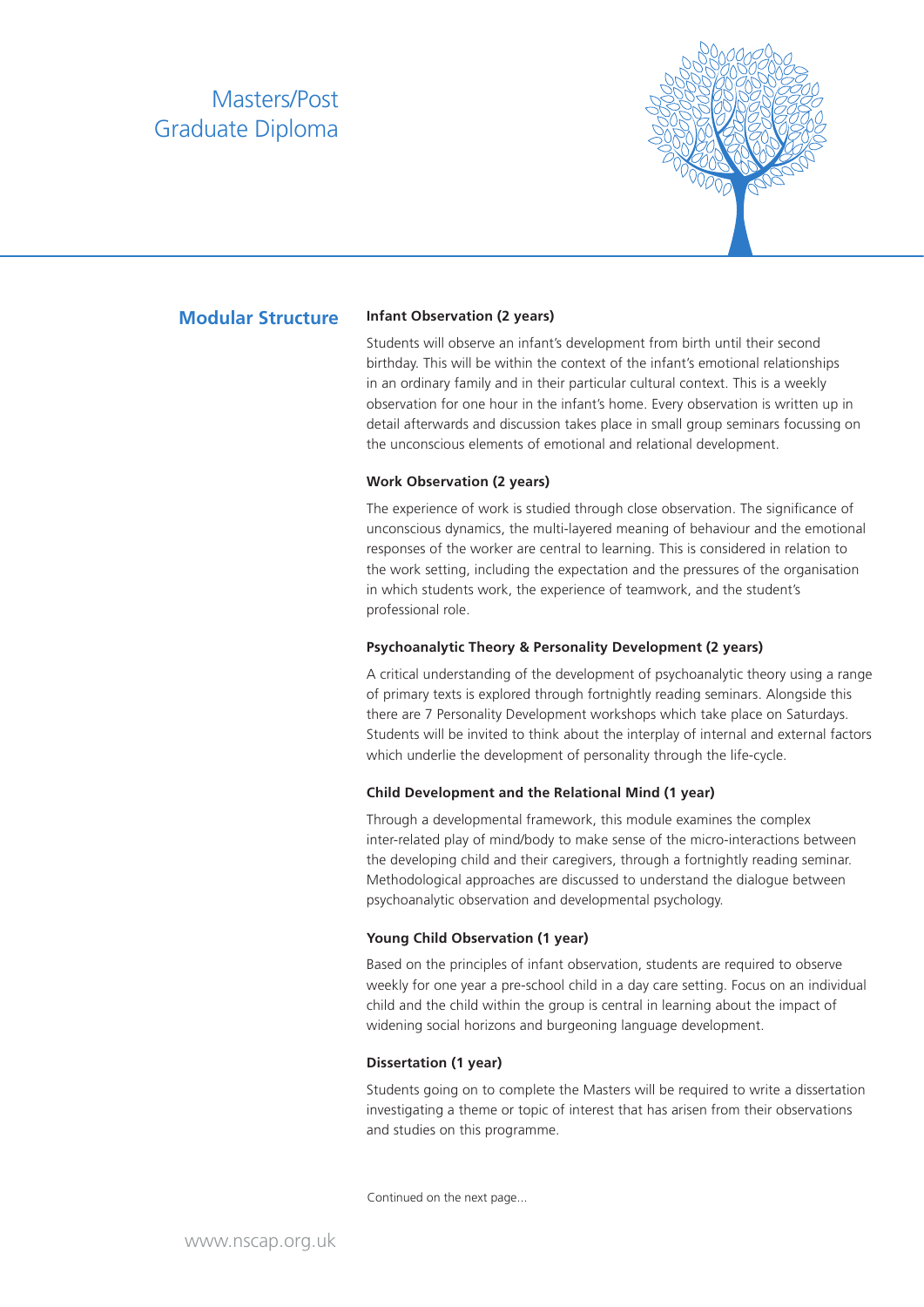## Masters/Post Graduate Diploma



| <b>Learning Outcomes</b> | 1. Deepen and extend understanding of human development<br>from a psychoanalytic perspective.                                                                                                                                                                        |
|--------------------------|----------------------------------------------------------------------------------------------------------------------------------------------------------------------------------------------------------------------------------------------------------------------|
|                          | 2. Develop an openness to imagine the unconscious experience of<br>infants and young children in understanding their emotional<br>and personality development.                                                                                                       |
|                          | 3. Apply psychoanalytic observation in work with children/adolescents,<br>within organisational settings to develop insights and enrich<br>professional practice.                                                                                                    |
| Who should attend        | The course is relevant to a wide range of professionals including teachers,<br>mental health practitioners, nursery nurses, psychologists, social workers,<br>support workers, psychiatrists, youth workers, nurses/midwives and allied<br>professional disciplines. |
| <b>Cost</b>              | £2,858 per year<br>£379 for the Saturday Personality Development Seminars                                                                                                                                                                                            |
|                          | NB these prices are valid for 2022-23 only                                                                                                                                                                                                                           |
| <b>Date</b>              | The next intake of students will be in September 2022.                                                                                                                                                                                                               |
| <b>Times</b>             | Fridays - 33 weeks per year                                                                                                                                                                                                                                          |
| <b>Venue</b>             | Leeds                                                                                                                                                                                                                                                                |
| <b>Validation</b>        | This post graduate course is accredited by the University of Leeds.                                                                                                                                                                                                  |